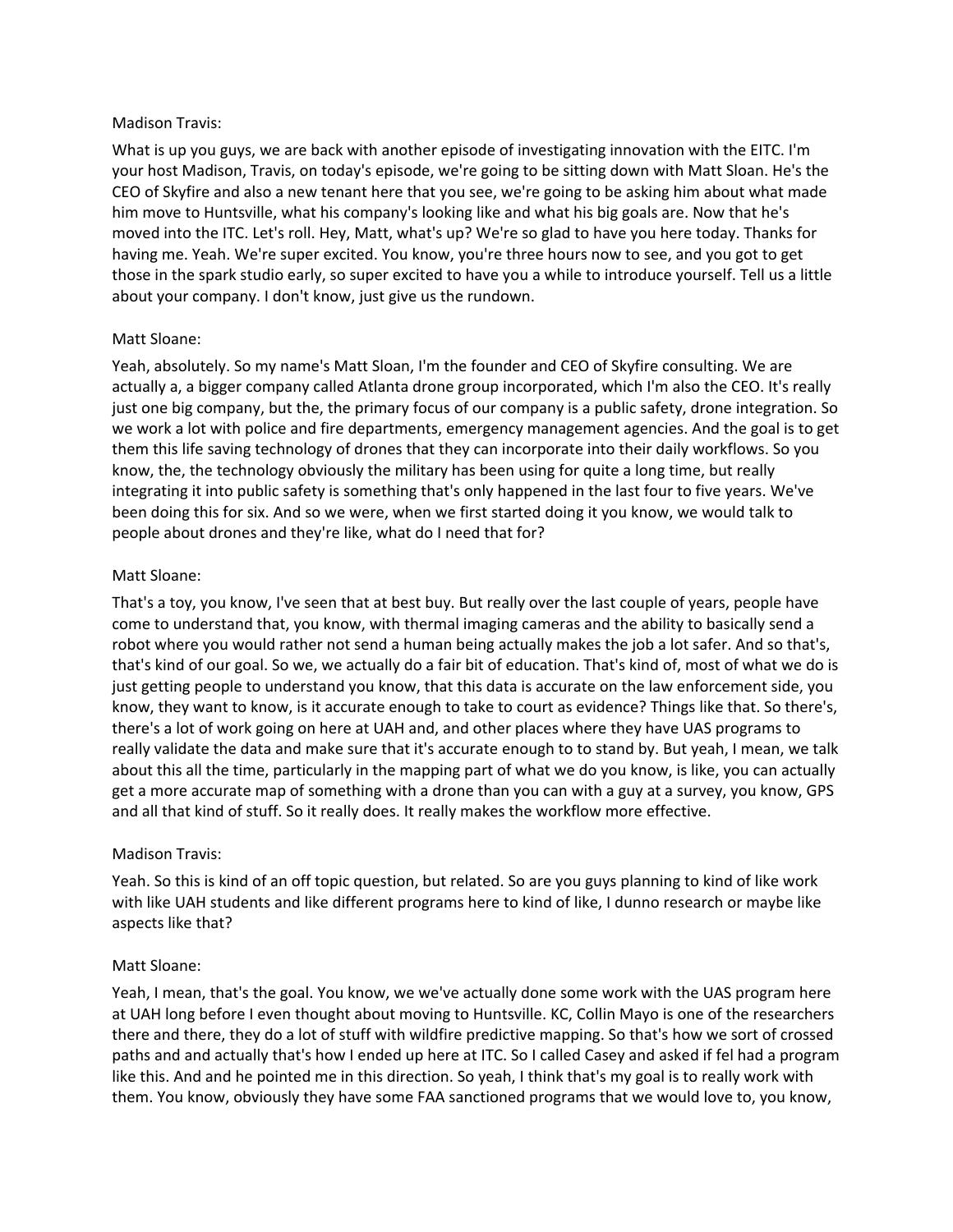help out with and then take advantage of the, of the students here, the engineering background that Huntsville is a whole house is going to be excited.

#### Madison Travis:

Oh, for sure. For sure. So how did this all come about? I mean, you've mentioned two companies now that you're kind of CEO of like, was there like a specific moment where you kind of realized like, Oh, like, this is what I want to do, or was it a process, like, how did that, what did that look like?

#### Matt Sloane:

Yeah, so I spent 14 years actually working at CNN. I was a producer there. Yeah, it was, I really enjoyed it a lot. It's a, it's a little bit of a different organization today than it was when I was there, but I worked in medical news. So I was sort of out of the fray of all this political nonsense, but it was a lot of fun and I was a producer there, like I said, for a long time. And and actually when we I, I decided in early 2014 I was gonna leave and do something as an entrepreneur and I had no idea what that was going to be. But in I was still freelancing for CNN at the time. And I got asked to come speak to a group of firefighters about how the media covers major stories.

## Matt Sloane:

And so I went down to our public safety training center in Georgia and gave them a little explainer on how CNN covers stories. I had just gotten my first drone the day before. And I said, Oh, no, this is the new thing. We've got these flying cameras now. So you thought reporters were paying when they were on a tripod with a microphone. Now we got these flying things and I had four fire chiefs come up to me afterward and they say, Hey, how do we get that for our department? And it was like a light bulb went off in my head. I had also worked in EMS for several years during college. And so I sort of knew the public safety world a little. And honestly we started the company the next day and just started researching. And like I said, we went to our first show and everybody was like, what, wait, what are you doing? So we were a little discouraged by that, but you know, it's, it's definitely come a long way

## Madison Travis:

Sometimes, especially like with the tech startup world, you know, everything that is here that you see, that's how a lot of people look at entrepreneurs in the beginning. It's like, I just don't know if I can get behind it. And then we were too early. Right. And then later down the road, they're like, man should have got on that train in the past, you know? But you know, it's been around for a minute, you know, what does your day-to-day look like? How has that changed over the years? And like, you know, what, what, what are you doing?

## Matt Sloane:

Bigger company, bigger problems. So you know, before it was a, you know, can we keep the lights on? It's not so much that anymore, but you know, I have 22 people working for me now. So now it's, you know, can I keep 22 people's families? That, that's kind of my, my main goal, but no, it's funny because, you know, in the beginning I was doing everything and I had three business partners. Two of them had day jobs at the time, actually three of them, all the other three had day jobs. So this was like, kind of just me. That's obviously changed, but you know, I was doing everything at the beginning and now I don't get to do much in the way of flying drones. So I think that's changed quite a bit. I've I, as they say, I've started working on the business instead of working in the business.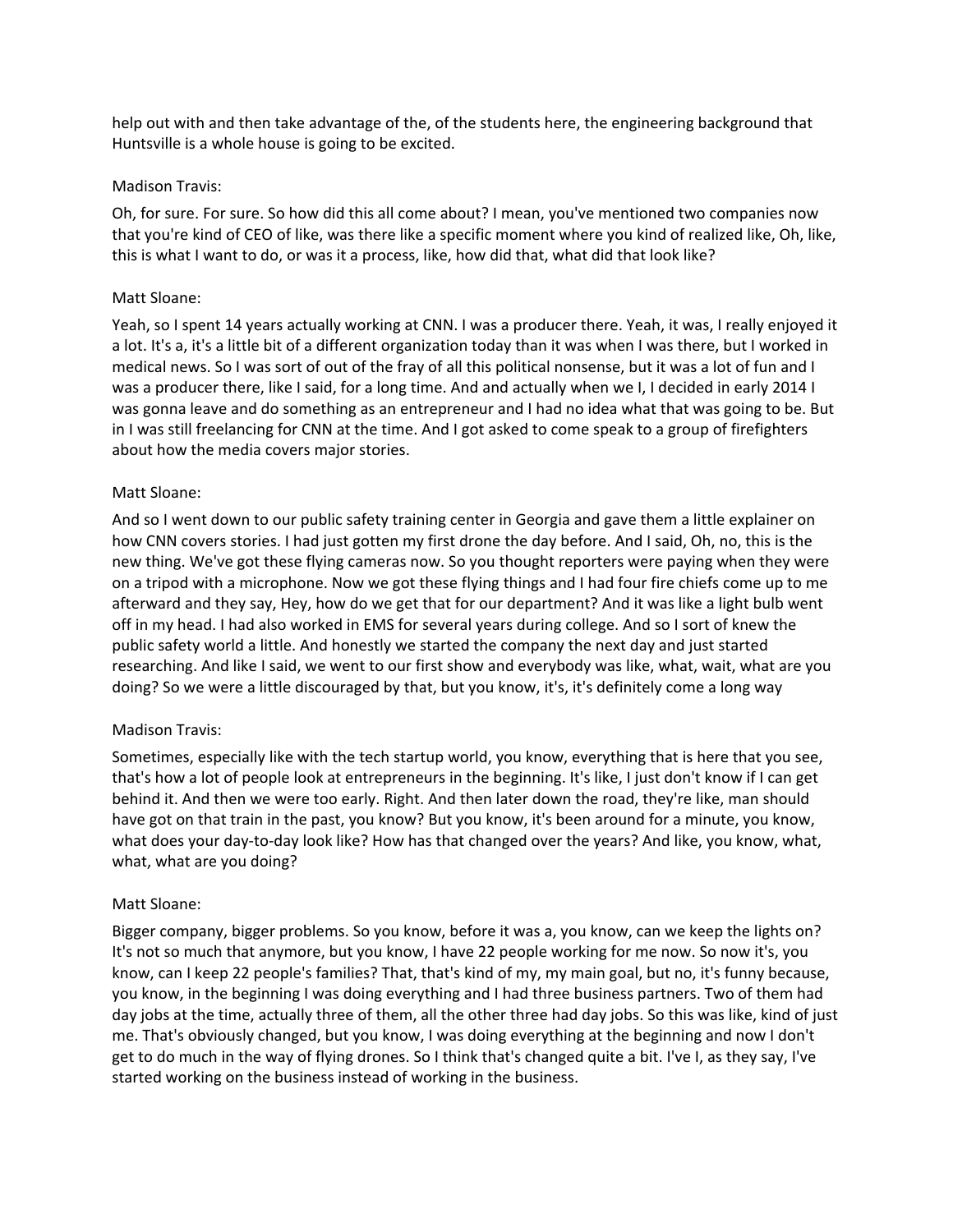And and at that, that took a little getting used to you know, the, the the majority of what I do is, you know, partnerships and schmoozing and investor relations and stuff like that. And I can't tell you the last time I put my hands on, on a drone. But it's cool. I mean, that's, you know, as a producer that's kinda what I did in my last life was, you know, choose and talk to people and grease the wheels. And so I'm doing a lot of that and actually what's been cool about it is because I'm not so integral to the day to day that allowed me to move out to here to Huntsville while the other people are back in Atlanta. And and that's been a really cool change.

## Madison Travis:

It gives you a lot of opportunity to focus on the growth side of things without I have it. It's great. Whenever you actually get good people working for you, and then you trust them to actually run those days. Yeah.

#### Matt Sloane:

Yeah. I have, I mean, I can't say enough about my team. We have such an incredible team of people who are just so good at what they do and you know, and their growth and we're growing and, you know, we've acquired two companies in the last yeah. In the last year. And so that's provided its own challenges, but I think it's really

#### Madison Travis:

Cool. Yeah. That's awesome. So kind of going off of, you know, how you've grown and you have more people now, would you say, what kind of, what kind of challenges did 2020 pose for you? Like when did things change or would you say it was pretty steady? Like, what did it look like that,

#### Matt Sloane:

Yeah, this is fascinating to me. About 2020, just I think the books and the studies and all the stuff that's going to come out about this time is going to be so interesting. But, you know, w we had gone into 2020 we had just taken some investor money. So we w you know, we had some money in the bank, which was nice. And we were kind of looking at 2020 as a transition year. We used to sell a lot of drone equipment. We stopped doing that because there it's just, there's a lot of people that do that and do it well, and we didn't need to do it. And it was, it was work intensive and the, the profit margins were very thin and it just, it was a lot of work for, you know so we, we would still, you know, direct people in the right way.

#### Matt Sloane:

We'd help them pick the equipment, but we just wouldn't actually sell it. So one of the things we told our investors going into 2020 was, Hey, just be ready for our revenue to drop like, crazy, because we're going to get rid of this line of business, but our costs are going to go down significantly because we're not fronting, you know, hundreds of thousands of dollars. So we sorta knew it was going to be a transition year anyway, but we felt kind of bad about it because we're like, Oh my God, the market's going to be like churning and burning. And then the pandemic hit. And like, in some ways it actually gave us an excuse to kind of take a step back as sure. So that was unexpected. You know, business definitely slowed down. And so we, we did take advantage of some of the COVID loans and things that were out there, and we're, we're still in that process, but it really set us up to, to go into this year strong you know, get the team where we want it to be.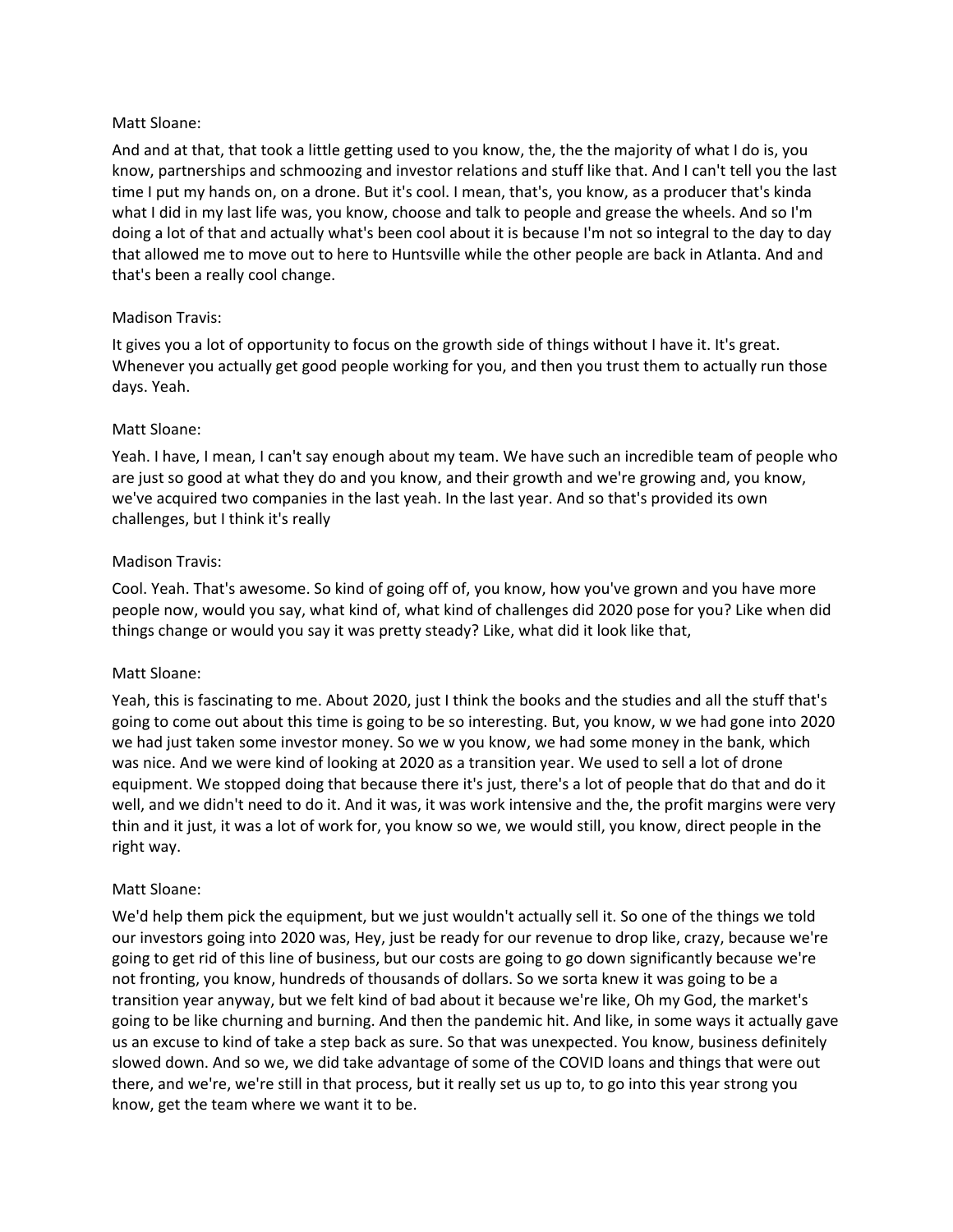Like I said, we, you know, the pandemic had already started when we acquired the first company, and then we acquired another one in August. We also hired our director of public safety, Mike Rogers, who he just retired out of the FBI as their nationwide UAS program manager. So like literally the best expert in the world enforcement drones. Yeah. so we're super excited to have him. That's also part of the reason for the move to Huntsville too, because obviously the FBI is coming here in a big way. So yeah, it's been, it's been weird, like our revenue actually didn't go down all that much, which was great. And but in the fact that it did, you know, our investors are like, Oh yeah, 20, 20.

## Madison Travis:

I, I think it gives you a lot of time to focus on those things that you may not have focused on in a normal year or a year of like crazy growth pushes. You didn't have the time to, so 2020 gave you a time to like step back and just look at things for what it is like, what can we work on? How can we grow next year? Because this year just doesn't seem like the year. So, you know, speaking of that, what is 2021 look like? Like what goals do you kind of have for this year moving forward?

#### Matt Sloane:

Yeah, we're, we're super excited about what's coming this year. As I said a couple of times we acquired two companies last year. One was a company called Viking UAS. Viking actually manufactured some test aircraft for the army that actually went through airworthiness testing here at the arsenal, which is cool. And we've really kind of pushed them into the public safety, drone, manufacturing area. So lots of really exciting stuff or is going to be coming out here pretty soon. I can't say a whole lot about it. I'll come back and tell you once a day, lots of really great stuff coming. And, and we've got a massive client ready to accept some very cool drones here in the next month or two. So that's really exciting. So I think that's honestly become a huge focus of what we're doing. And then also with us bringing on Mike Rogers you know, his big focus is going to be on training. And so you know, he's trained pretty much every FBI agent that flies a drone today has gone through Mike's training at some point. So we're looking forward to kind of adding his knowledge into the mix. We're doing a lot more specialized training. So SWAT specific you know, law enforcement stuff evidence collection, things like that. So moving on from the basics into the real specifics,

## Madison Travis:

Which only makes you more valuable and more profitable. So that's awesome. Well, you know, you kind of mentioned a little bit about what brought you here to Huntsville and ITC, but you know, Huntsville is very much growing and has a lot of opportunity. What kind of specifics kind of drew you to the ad to see, like, what are you liking so far, you know, w you know, go to the benefits.

#### Matt Sloane:

Yeah. Well, I mean, I think, let me back up a step and say, we actually started thinking about moving to Huntsville for family reasons, right. We had family here and we, I had never been here. I mean, I'd certainly heard about it. We came up from Atlanta and just fell in love with it because it's a little bit slower pace than Atlanta. And, you know, my wife said, I want a subdivision with a lot of kids, but I also want mountains. And I also want a whole bunch of open space. And I was like, we're never going to find all that in one place. And then we did. So we live in a great subdivision with tons of kids, and there's a mountain out back, and we can get, you know, on top of on top of Cecil Ashburn or whatever, 10 minutes and go hiking if we want.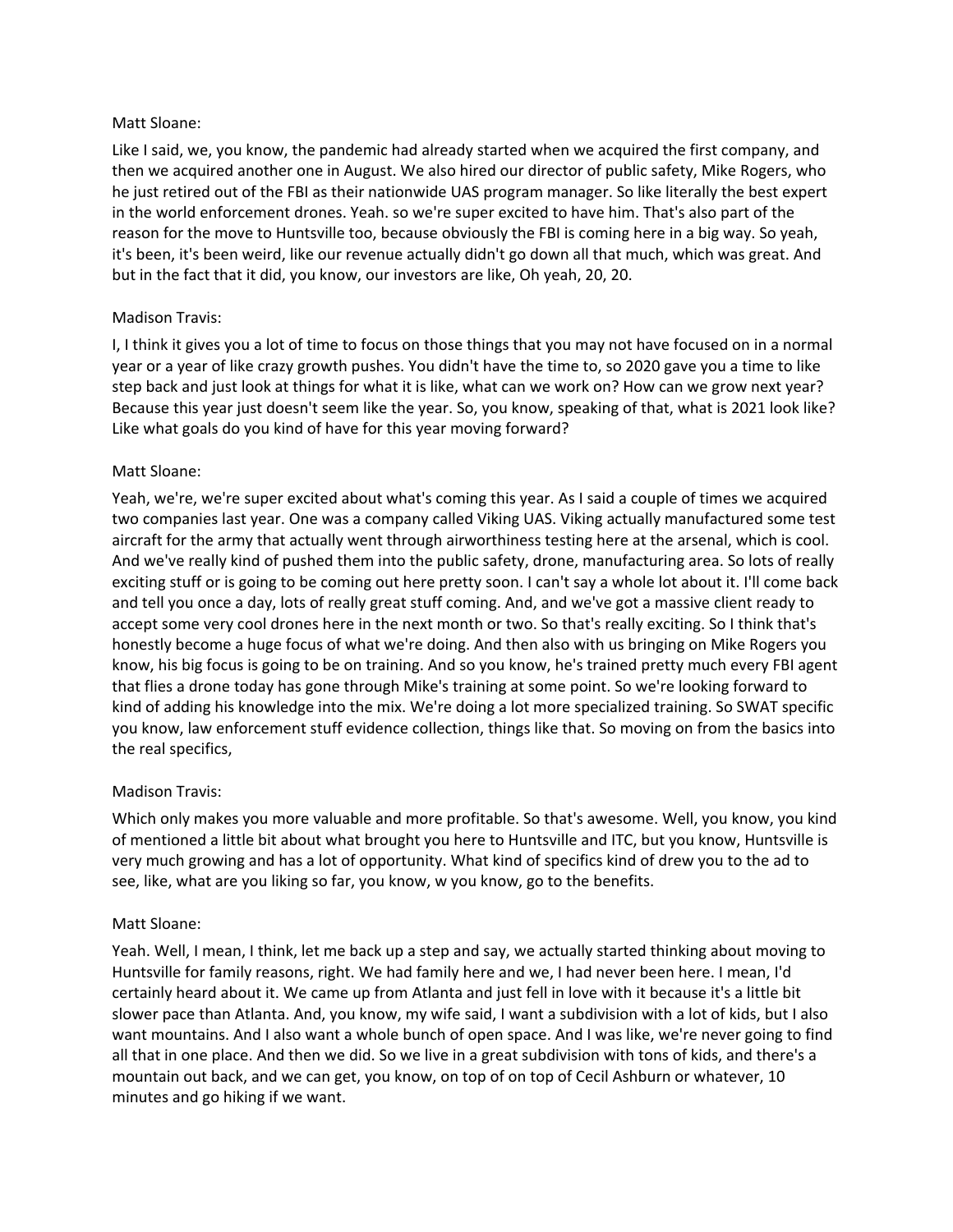So so that's what initially drew us here. And then as I said, you know, I started talking to my, my coworkers and the one was like, well, you know, our aircraft go through airworthiness testing at the arsenal. And then Mike said, you know, the FBI is moving a whole bunch of people there. And I was like, wow, this is all roads lead. So we kind of like literally on a whim, just like solar house and found one here and moved to Huntsville. So a great decision, by the way, I've only been here a month and a half, but I'm loving it. And then as far as ITC, I mean, honestly, what, what started the conversation was I have two young kids and I absolutely cannot work from home or I'll lose my mind. And so I was just, I was like looking around for, you know, what could possibly be a good fit.

# Matt Sloane:

And I talked to Casey, as I said, one of the UAS researchers here at at UAH. And I was like, do you guys have any kind of program like that? And he pointed me towards ITC, and then I spent some time talking to Rick red and I was just like, wow, this is exactly what I'm looking for. Because I don't need a ton of space. I don't need a huge office. It's just me. But I love the idea of being able to collaborate with students and with researchers. And there's lots of, you know, grant funded projects and FAA sponsored projects and you know, a lot of the defense stuff. And so it just, it made a ton of sense. You know, the facility is beautiful, you got everything I'm looking for. And it's, you know, out, out of my house, I love my kids, but they don't exactly. They're not conducive to getting work done.

## Madison Travis:

No, not the best helpers, not at all. Right. Yeah. Well, we're super excited to have you here. And it really is one of those places that I feel like once you get in, it's really hard to leave. Like, it, it brings so many benefits to your business to even like, just life in general, where you're just constantly networking and just building that one year portfolio too, but also just your, your clientele, your, your connections, and, you know, it's just one of those things that it helps people with. Like, I mean, no matter what stage you're at, I mean, I'm an intern I'm running like crazy, but the entrepreneurs that are here, I mean, all their stories. And I love talking to them and kind of see, and just checking in with them and really seeing like how things are going, because I love the companies that are here. It's so much fun. I learned so much from all of you guys. So just checking in.

## Matt Sloane:

It's cool because I was like, if I could just get an office space somewhere, but I wouldn't need anybody, there would be no networking, you know? And so this made a whole lot more sense. Oh, for sure. Super looking forward to like the post COVID era when we can all actually like get together and talk about stuff. And I'm sure it'll take me longer to meet everybody just because everybody's kind of remote,

## Madison Travis:

But we networking events. So we used to have like, you know, before COVID hit, Oh my gosh. So much fun. Like literally just sit out there in the lobby for like hours, just talk at it. It's so much fun. The workshops. It's great. They're probably going to be bigger and better, you know,

## Matt Sloane:

Can't wait. Yeah, you're in for good.

## Madison Travis: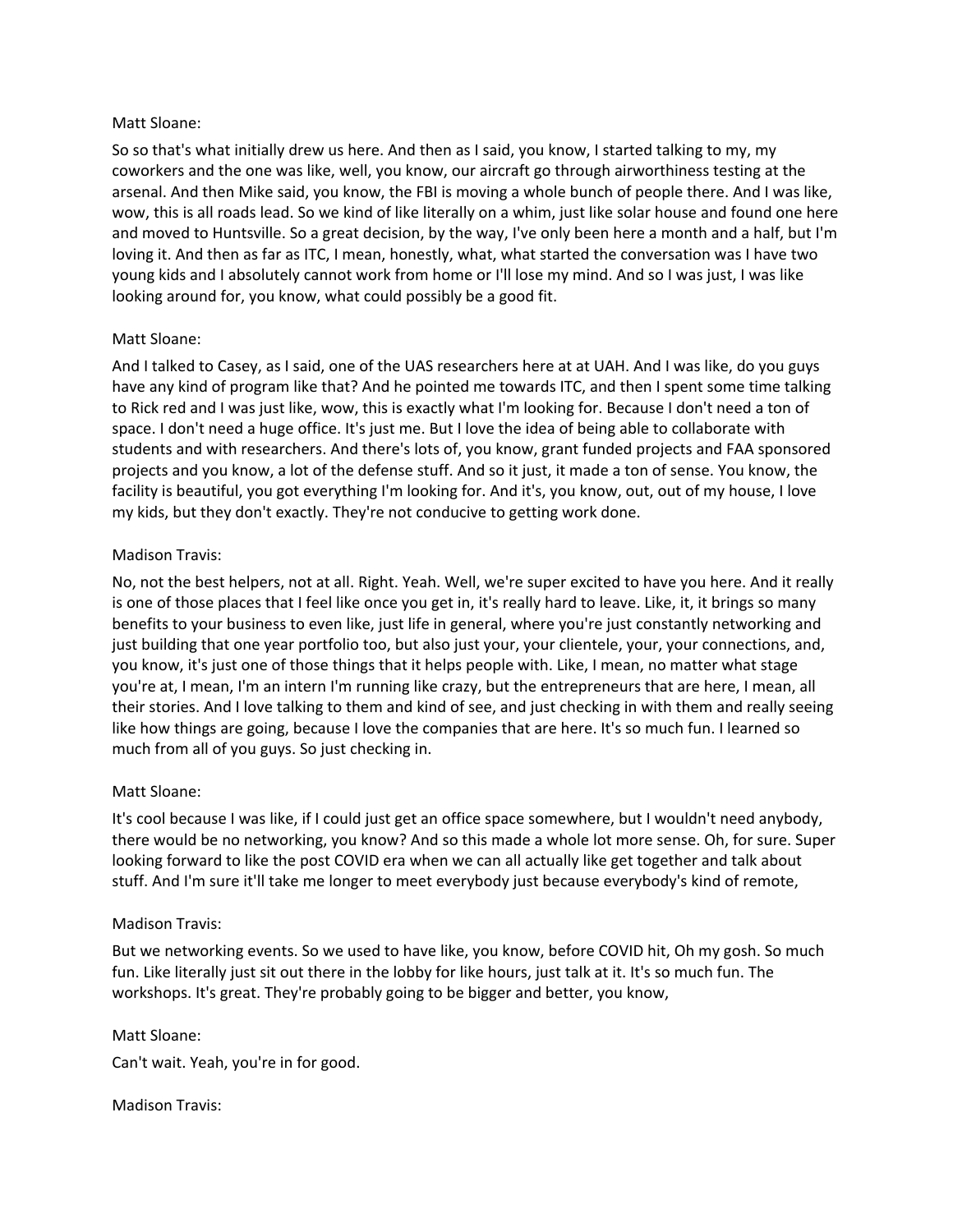Sure. So what are you most looking forward to about being here in Huntsville? There's so many benefits. You've kind of mentioned a lot of it, you know, business wise and personal life wise. What are you most looking forward to?

## Matt Sloane:

Yeah, I mean, honestly, I, you know, I've first of all, I'm a total space nerd. So like the idea that I, yeah, I mean, I'm in the right place for that. So the idea that I can like drive down the highway and drive past the Saturn five rocket all the time is pretty cool. But I also, you know defense is not a place that we've played a lot in. And I think we have the infrastructure to really do that now more so than ever. And so I'm just looking forward to learning. You know, what's really cool about living here is like literally every one of my neighbors either works for NASA or the military. So I knew there was going to be a lot of it. I didn't realize it was like, actually everybody, literally everyone, everyone. So that's been cool already.

#### Matt Sloane:

I've met some great neighbors who have some ideas for me, which is cool. But yeah, I mean, I think that's I, you know, I lived in Atlanta for 20 years. I grew up in Philadelphia for 18 years. So this is like only the third place I've ever lived. And so and as an adult, you know, I came to Atlanta when I was 18. So it's kind of cool to be in a new place as an adult, just to get to like check out the bars and restaurants. And it's, you know people were like, I don't, I think Huntsville is kind of a small town. I'm like, it's not that small anymore. And, and growing like crazy. So

## Madison Travis:

It's crazy because Huntsville just was very different. Whenever, because my hometown is only about, I've mentioned this before on here, but only about 45 minutes and hustle is the place we went to like shop to the movies, things like that. Now Huntsville is crazy different to me. Like the side of Hunt's philosophy now is, is totally different. Always, always meeting like innovative people and creative mindsets. And it's great. I love it. I thrive here for sure. I'll be sad to leave, but I'm super, it's great

## Matt Sloane:

Cheesecake factory. So like, you know, you've made it when she's [inaudible] cheesecake factory bread. No, it's great. So,

#### Madison Travis:

You know, you have so much experience and a lot of just depth in, in your work experience, what kind of advice would you give to those looking to start their own company?

#### Matt Sloane:

Yeah, I mean, I think that the one thing that's helped me through my entire career even before I was an entrepreneur was just ask for what you want, because you're never going to get it. If you don't ask, you may not get it, even if you do ask, but it's worth asking. So just a quick sort of sidebar here, but when I got my, my internship at CNN I was 18. I had just started at, in school at Emory. And it was the the day after the 2000 election. So we didn't have a president, which was the first time that had happened in my lifetime. So my roommates and I were like, Hey, let's just go down to CNN. Like cool has gotta be going on. So we literally just went down there. They happened to be giving away free tickets to a talk show that was in the atrium at the time.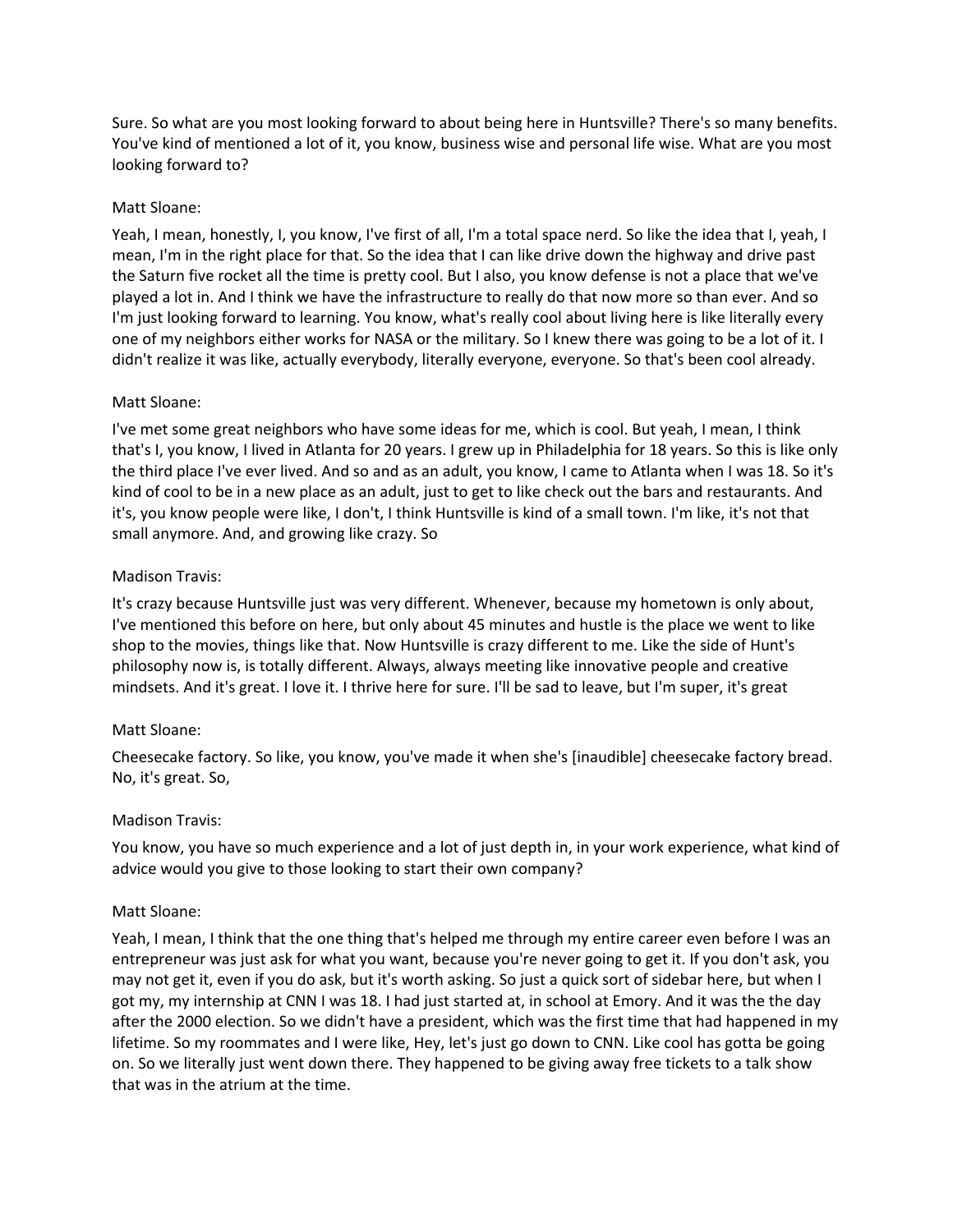And I just was in the audience. I actually sat right behind the host. So my mom was like watching, saw me on TV. And I just walked up to the host after the show. And I was like, Hey, how do I get an internship here? And she was like, Oh, talk to that lady a month later, I was working at CNN as a freshmen, which as you probably know, is like unheard of. And I never left. So I was there for 14 years. So I think the long and short of it is, you know, if you don't ask, you're not going to get it. And you know, I think entrepreneurs have to understand that it's risky. There's a lot of stress involved and I think I heard this on shark tank. They said, you know, entrepreneurs are the only group of people that will work a hundred hours a week, so they don't have to work 40 hours a week.

# Matt Sloane:

And that's so true. I mean, I literally, it never turns off and you just have to know that going into it. I have a lot of colleagues who are still at CNN who were like, man, I couldn't do what you're doing. Like I have to have somebody to like tell me what to do every day. And and I hated that and I've told my staff, like, I don't care what time you come to work? I don't care what time you go home. If you, we get unlimited vacation at Skyfire because I'm like you either going to put the work in or you're not. So I try to like keep the corporate, like, you know, rules to a minimum cause I just, I hate those constraints. And so you know, Mark Zuckerberg said move fast and break things. We have another investor who his thing is, burn it, break it, blow it up. I felt really strongly that, you know, you have to try things and see what works and there's no magic to it. It's just a lot of hard work. I don't feel like we had a great master plan going in. I feel like we've just made a series of good decisions along the way. And we learned, we learned some pretty hard lessons, but we learned them quickly and didn't do it again. Right,

## Madison Travis:

Right. And it helps when you have good people around you and just a good team that is all motivated. Really. That's all. I mean, motivation, I feel like is really key. And, and I talked with Jonathan, he has data CATIA here and he was talking about just the optimism that you really just have to have. Like he was like, just some days are harder than others. You've just got to,

## Matt Sloane:

Well, sometimes you, you think to yourself like why am I doing this again? Is this really going to pay off? When we went to go get a mortgage for our house that we just bought here, I was like, why am I doing this again? This is a real pain.

## Madison Travis:

Yeah. For real. And you're like this decision, like just up and moving. At least it's not too far. Like she didn't like move across the country. Yeah.

## Matt Sloane:

Oh no. And I I'm back in Atlanta like every other week. So it's not that big a deal, but you know, but just like getting a mortgage as a, as a business owner was a massive struggle. And you know, you just, you start to question like, why am I doing this to myself? But then you realize that the upside is, is huge. I mean, I I've been able to be there for my kids growing up, you know? And I, I travel as much as I did when I worked at CNN, but I I'm doing it for my own business for my family.

Madison Travis: